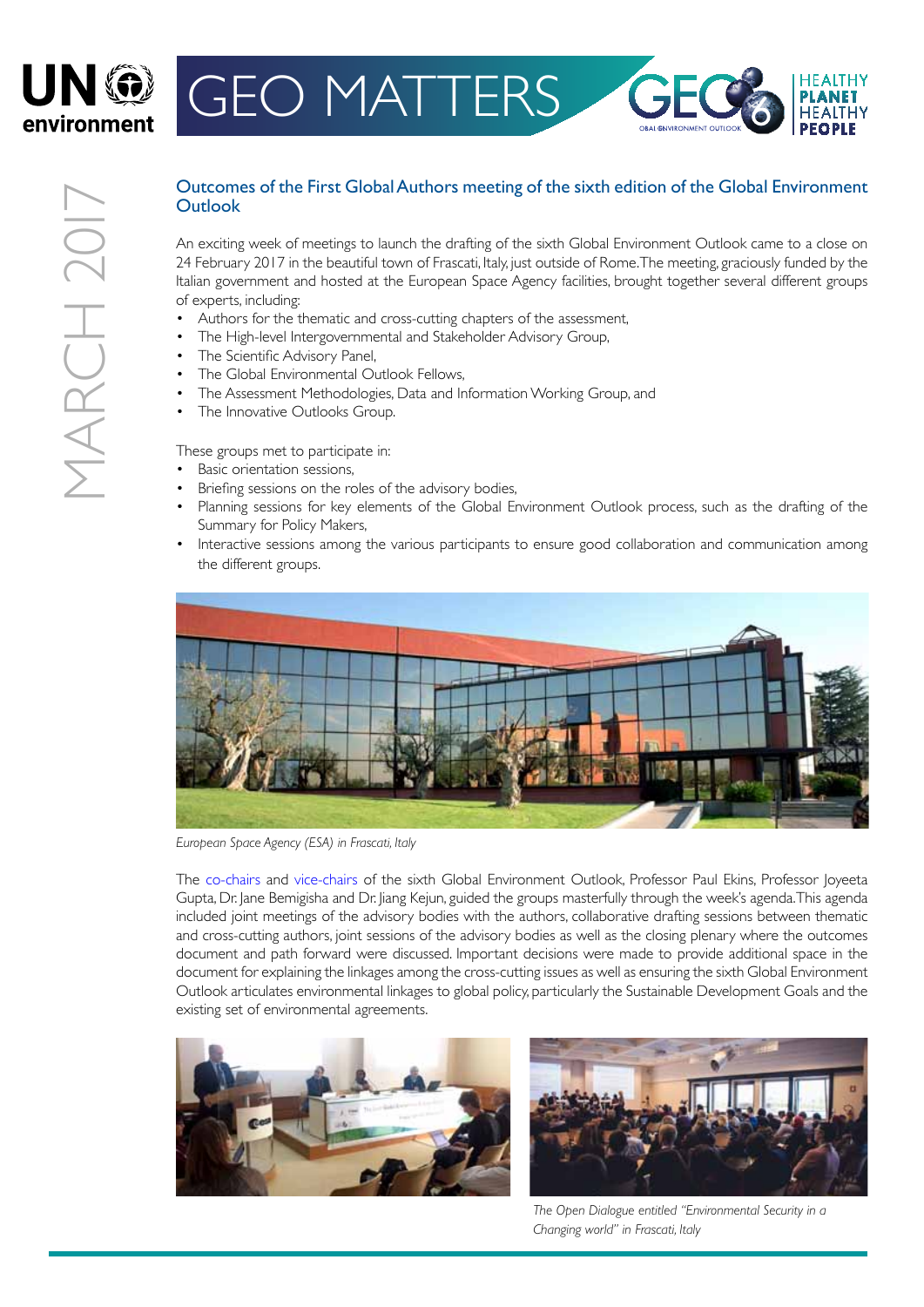

*Participants to the first global authors meeting of the sixth edition of the Global Environment Outlook*

With such ambitious goals, a revised timeline for completing the assessment was also agreed as well as an expanded peer review process for the assessment. The UN Environment Secretariat was tasked with preparing a revised work plan for the assessment given these important changes to the Global Environment Outlook process.

Authors are now expected to produce zero order drafts of the first nine chapters by 15 March 2017 and they will be asked to address the comments from the first order draft review at the next authors' meeting scheduled for 22-26 May 2017 in Bangkok, Thailand. The intergovernmental and expert review period of the second order draft is now planned from 1 July to 15 September 2017, allowing authors to address the comments and prepare their final drafts at the third authors meeting, from 9-13 October 2017.The meeting also established timelines for preparing a progress report on the sixth Global Environment Outlook for Ministers at the third UN Environment Assembly, scheduled from 4-6 December 2017.





Although the week was packed with extensive discussions and chapter drafting, there was time for some fun and learning, with a reception hosted at the famou[s Villa Grazioli](http://www.villagrazioli.com/en/history) and a tour of the facilities of the fantasti[c European Space Agency, w](http://www.esa.int/About_Us/ESRIN/ESRIN_overview)ho were the gracious and generous hosts for the first Global Environment Outlook author's meeting. With this friendly atmosphere, authors and other participants were able to work hard and begin to see their chapters evolve into the foundations of a Global Environment Outlook, which, being presented to the UN Environment Assembly in 2019, and providing a first tracking of progress towards the targets of the environmental dimension of the Sustainable Development Goals, presents a particularly important opportunity for the world's policymakers to engage positively with global environmental realities.



*Villa Grazioli in Frascati, Italy*